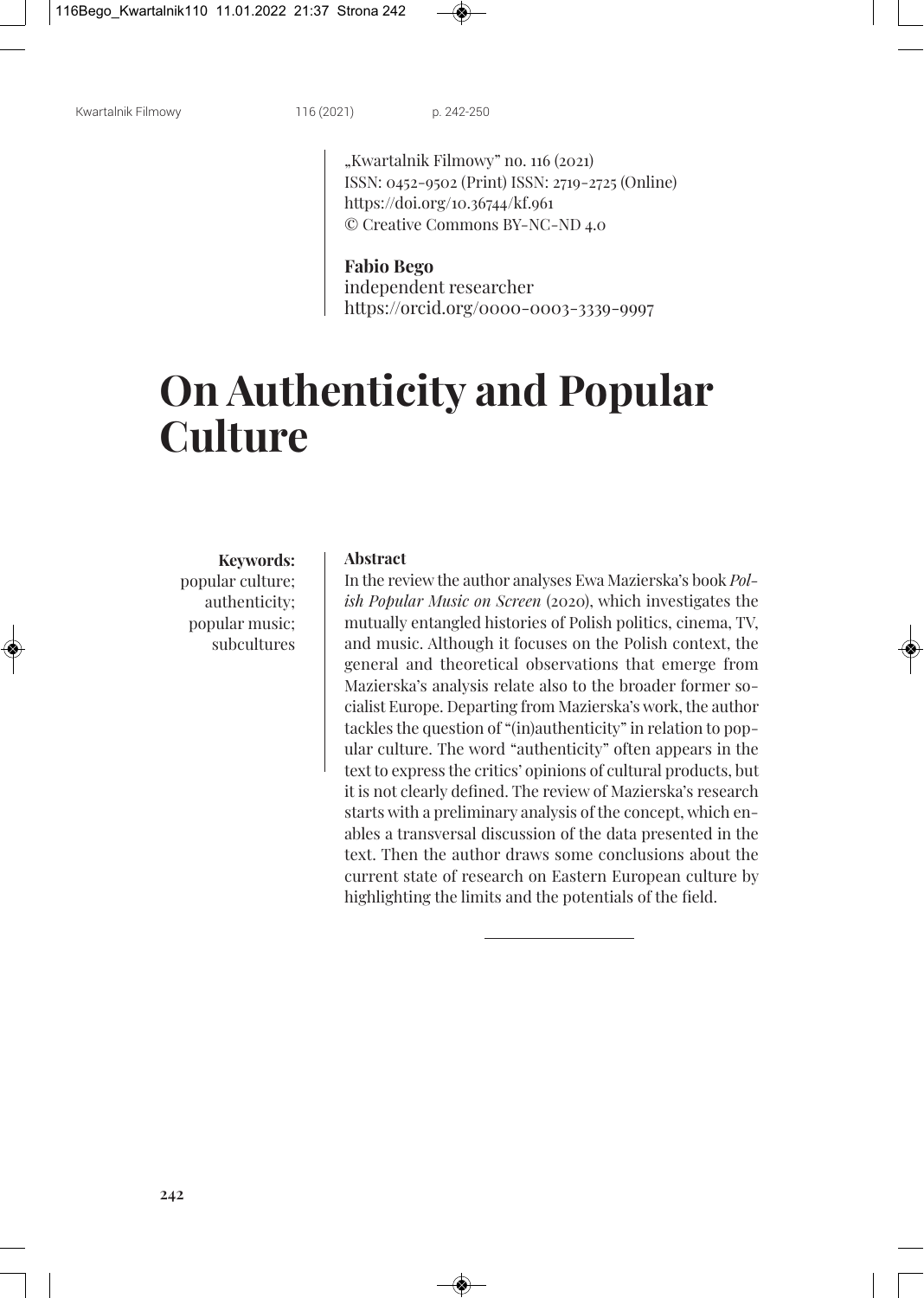

Ewa Mazierska's research aims at filling a gap in the knowledge of Eastern European popular culture and at reviewing the epistemological issues that have conditioned the understanding of this topic. Her recent work *Polish Popular Music on Screen* investigates the entangled histories of Polish politics, cinema, TV, and music.

Mazierska's study comprises four parts, which explore the use of popular music in Polish musicals, cinema and TV biopics with or about musicians, music documentaries, and music videos that have been released in Poland. It spans the major period between the inter-war years and the YouTube era. The narrative unfolds diachronically, and each part can be read separately. The book has gathered a significant amount of information

about internationally less-known films, directors, actors, composers, musicians, bands and TV producers active in Poland from the onset of the sound film era to the present days.

The information contained in the book suggests a dialectic between what artists, audiences and critics perceive to be authentic and inauthentic forms of music and films/videos. The word "authentic" is often evoked in the text in order to express the qualities of this cultural production, but Mazierska does not provide a clear definition of the term. The first part of this review is dedicated to the investigation of the relations between authenticity and popular culture in response to Mazierska's use of the term. I then check how the notions that emerge from the analysis apply to Mazierska's presentation of Polish popular culture.

### **Authenticity and Popular Culture**

What is it that makes a particular kind of music or film worthy of critical acclaim and academic interest? Certainly originality – a feature that, according to critics cited by the author, popular films and music do not have. Mazierska's research suggests that one of the first things that academics and critics look for when they try to establish the authenticity of a given cultural product is whether the identity of the work of art is coherent with the spatial and historical context in which it was originally produced. For this reason, cultural trends such as rock music that are associated with the West seem not to be original when performed by Eastern European bands. This bias emerges in films and documentaries analysed by Mazierska, such as *To tylko rock* (*This is Only Rock*, 1984) by Paweł Karpiński and *Beats of Freedom – Zew wolności* (*Beats of Freedom*, 2010), directed by Leszek Gnoiński and Wojciech Słota.

There are also other reasons why popular culture is considered inauthentic. Polish critics labelled musical films with the derogatory term *muzykol* (p. 57). Pop and rock events such as Sopot and Opole festivals were criticized for their low quality and because they diverted people from political activities (p. 214). Disco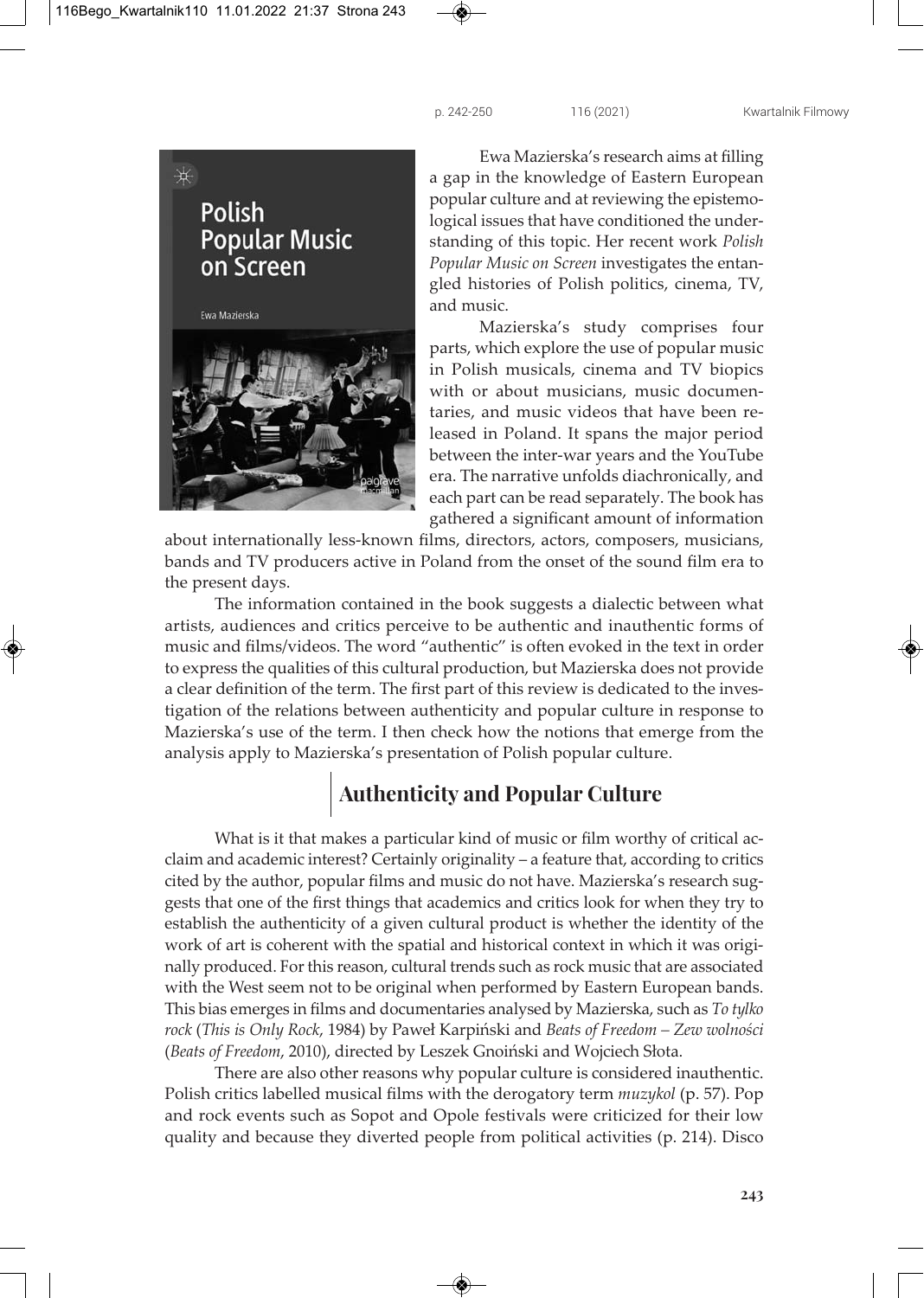Polo, the Polish version of the 1990s Eurodance genre, was considered a *disease* (p. 117). These judgments do not concern originality in the spatial-temporal sense, but rather the social and political functions of the work of art. Mazierska reports that the negative opinions that Polish critics expressed about popular culture reflect Adorno's distinction between *serious* and *popular* music (p. 7). According to the German philosopher, the latter is characterized by standardization and imitation. Adorno described the audience of popular music as robots that were both consumers and products of a political system that kept them enslaved. 1

Adorno's reflection on music can be extended to films. Drawing on his thought and on the critical judgments cited by Mazierska, mass consumption seems to be one of the main reasons why popular music and films are considered inauthentic. This aspect emerges also in Walter Benjamin's essay "The Work of Art in the Age of Mechanical Reproduction"*.* According to him, authenticity is determined by the 'here and now' of the artwork, that is the existence of the original in a unique place. One of the consequences of mechanical reproduction is that art is no longer carefully contemplated by individuals, but it is absorbed by distracted masses such as cinema spectators. 2

Benjamin suggests that mechanical reproduction has displaced works of art from the religious to the profane sphere of everyday sociality. The rootedness of popular culture in everyday sociality de-authenticates cultural products, because no-one can claim their authorship. The material evoked by Mazierska seems to corroborate this view. Early music videos transmitted by Polish state TV and more recent YouTube videos do not contain information about directors (p. 273). The anonymity of popular culture can in part be explained, as Mazierska points out, by the fact that TV programmes are not considered works of art.

This attitude toward TV broadcasts and popular culture in general probably springs from the fact that authorship cannot be attributed to a product made for anonymous masses. Authors of popular films and music can here be analysed through Heidegger's description of the everyday *Dasein* (human being). According to Heidegger, everyday sociality (being-with-the-others) is an inauthentic form of existence, because it is dominated by the others. These others are not definite others and are no-one in particular, they are *the they<sup>3</sup>* (*das Man*). Filmmakers and composers are expected to make products that will be understood by the largest possible crowd of people. In order to satisfy a range of 'average' tastes, they must think like everyone in general and no-one in particular. Popular culture can have no authorship, because it is a product of 'averageness'. From this perspective popular music and films can be put in the same category as public benches or manhole covers.

Beside the questions of origin, standardization, and authorship, popular films and music are often de-authenticated by the fact that they are made to make money and not to improve artistic expression or tackle relevant social issues. Mazierska reports that box office hits were derided by Polish critics, because they were considered conformist and *pandering to the low taste of the audience* (p. 61). In the 1930s, producers of musicals were named *branża* (professionals) in order to denote their business-oriented style of production. The concept shares some similarities with the term "exploiteer", which has been coined to define producers or directors of American exploitation films who were animated by a similar entrepreneurial spirit. 4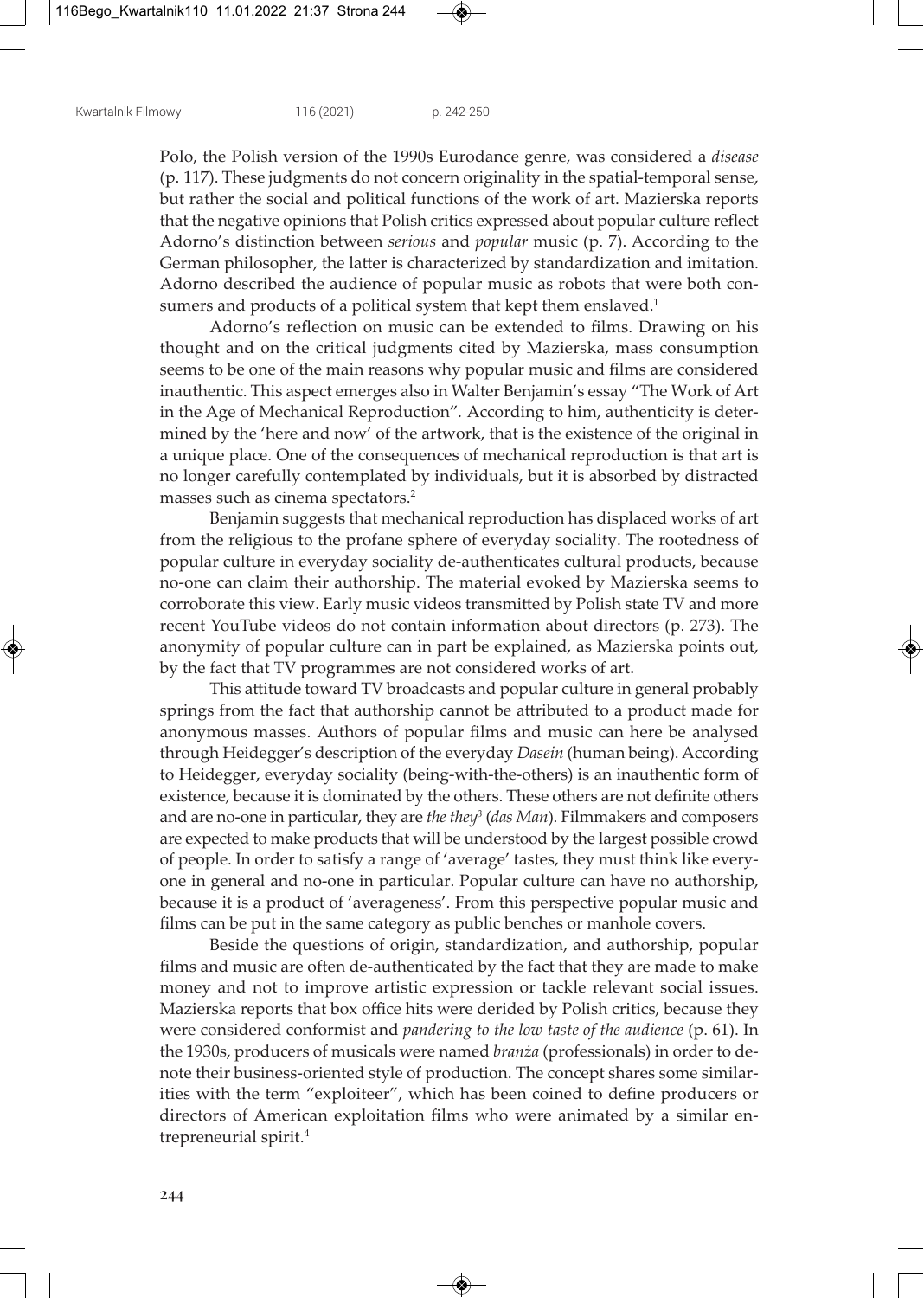Expanding on the information provided by Mazierska and considering Benjamin's conceptions of inauthenticity, it can be said that Polish critics do not value popular cultural products, because mass production accentuates the profanation of art. Moreover, if cultural production is moved by profit, it implies that the author must satisfy the tastes of the indefinite others that have, in turn, suppressed the author's creative drives. Finally, profit-oriented cultural production generates ethical issues related to the political economy of capitalism. The selling of popular culture can compromise social justice that depends on the balanced distribution of resources.

### **Popular culture and the state**

Mazierska shows that the state, and in particular the socialist state, has invested in the production of popular culture and has promoted its reception by the audiences. With the advent of state-socialism in the aftermath of World War II, all films (and, by extension, all cultural products) became by definition popular, because they were addressed to the whole of society (p. 1). Like in other Eastern European countries, Polish popular culture was inspired by Romanticism on the one hand and by socialist realism on the other (p. 155). In cinema, the realist component was dropped in the 1950s, but these influences in art and culture persisted. A more careful investigation of the concept of authenticity would have allowed the author to explore the way in which the term "people" is used to empower the anonymous masses.

Socialist institutions could not consider the culture of the people – which was the source of sovereign power – as a thing without artistic or moral values. Socialist society could not be described as an inauthentic form of sociality but as the path chosen by the people's resolute will. The people, in this case the Polish people, is the 'author' of Polish culture and everything that bears its signature is original and authentic. The identification of particular cultural products with a precise 'ethnic' context of origin occurs each time one claims that a certain song or music genre comes from a specific country. Drawing on Mazierska's analysis, I believe that associating popular culture with a specific ethnic milieu might be an outcome of methodological nationalism. Many researchers consider the United States and the United Kingdom as the main originators of contemporary popular cultural trends. However, this opinion does not take into consideration the cultural exchanges that occurred during the colonial history of Europe and North America.

In Poland, like in other Eastern Bloc countries that carried out class struggle, everything was virtually produced by the people. Political authorities tried to erase formal differences between *serious*, *popular* and *folk* music (p. 8), and also needed to find the right ways to represent the artists as exponents of the people. The work and the attitudes of the artists could not be then portrayed as the outcome of the average behaviours. A popular artist needed to be typical, but not an average character. In the words of Georgy Malenkov cited by Mazierska, the term "typical" did not mean *that which isencountered most often, but that which most persuasively expressestheessence of a given social force* (p. 154). In analogy to their Soviet colleagues, Polish filmmakers focused on the production of socio-biographies in which both the artists and the community appear to be fully involved in the historical events that they experienced.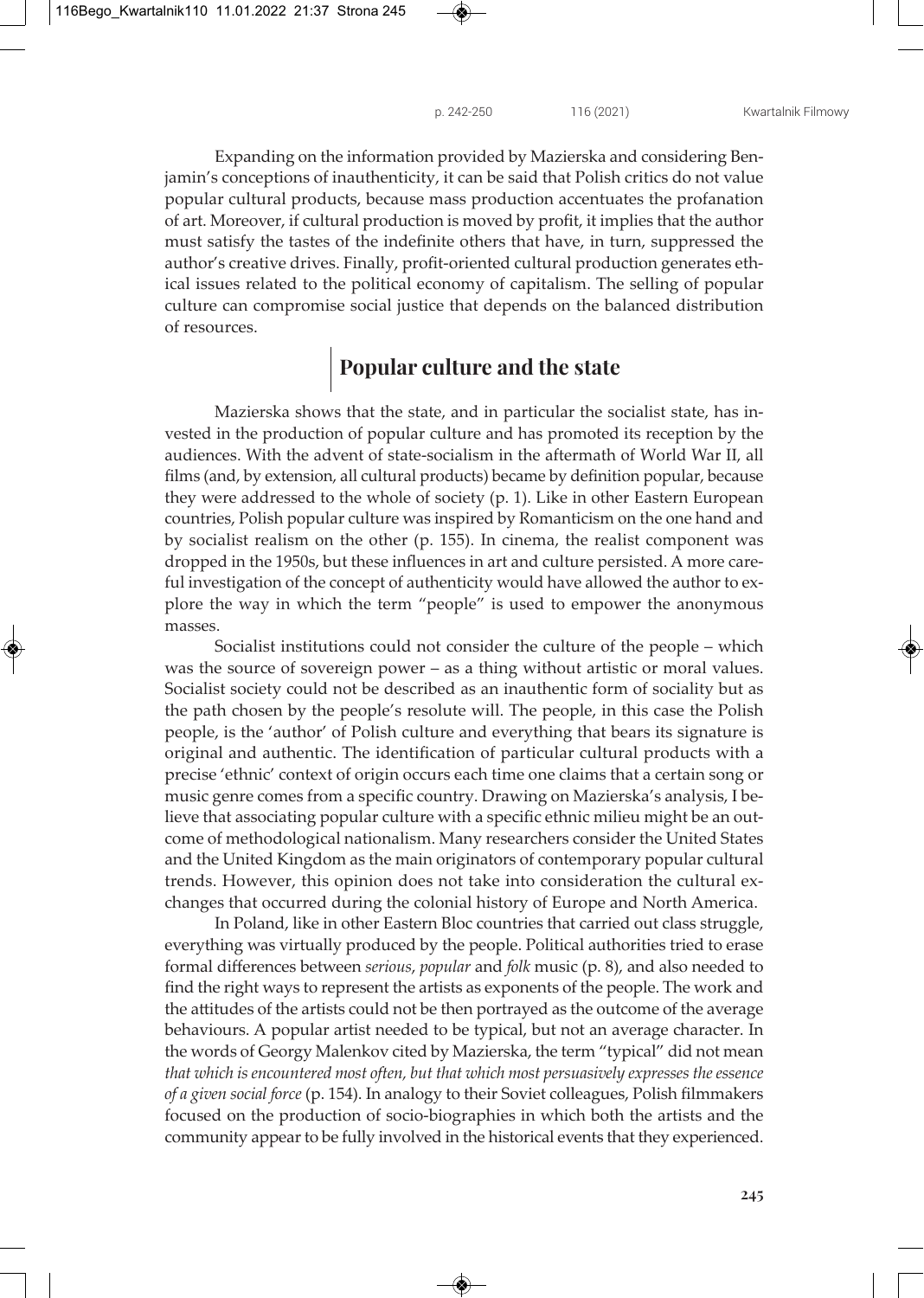Beside folk and classical composers, Polish institutions also authenticated rock music. The state TV transmitted music videos of Polish rock bands since the late 1960s, when the so-called big beat genre became popular in the country. For example, in the video of the song "Gdybyś kochał, hej" ("If You Loved Me, Hey", 1969) by the band Breakout, rock music is combined with lyrical metrics and Polish folk imagery (p. 275-276). The song has some similarities with Jimmy Hendrix's version of "Hey Joe", such as part of the guitar riffs. In my opinion, this resemblance should not be considered as an attempt to copy the song, but as a deliberate reference to a rock classic. A similar endeavour to domesticate rock music also appears in "Kulig" ("Sleigh Ride", 1968), a *music video 'combine'*, as Mazierska calls it. She claims that the video was made to prove that *rock music and rock lifestyle are innocuous and can coexist with different cultures: pop, folk and archaic* (p. 279). Unlike other videos of the same period, "Sleigh Ride" was signed by the director Stanisław Kokesz. This detail denotes an attempt to emphasize the uniqueness of the work.

Notwithstanding the effort, according to Mazierska, the socialist state could not blur differences between *serious* and *popular* culture, and the latter could not be fully authenticated. In the cinema context, this process was in part due to the system of production that generated two types of directors: those who had enough autonomy to produce *auteurist* films and others who made films about *everyday life* (p. 3-4, 71). Differences between *popular* and *serious* culture also remained, because, contrary to Gramsci's predictions, the working class did not obtain the cultural hegemony. Mazierska explains that the middle class (she does not use this term, though) reproduced itself through cultural capital (p. 11). For instance, Tomasz Beksiński, whose tragic story was later portrayed in two documentaries, became a cult music journalist in Poland thanks to a record collection that he gathered with the help of his father, the famous painter Zdzisław Beksiński, who was in the position to import them from abroad (p. 178).

### **Mazierska's take on "authenticity"**

Mazierska's take on Polish popular music on screen relies on the methods of historical investigation, art criticism and participant observation. She does not judge films or videos on account of pre-established categories, but according to the way in which the plots are coherent with the social dynamics that they want to represent. The lack of familiarity with the social and cultural contexts is one of the major faults in films about popular musicians and bands, such as *Skazany na bluesa* (*Destined for Blues*, 2005) by Jan Kidawa-Błoński or *Czerwone Gitary... i pół wieku* (*Red Guitars... and Half a Century*, 2015) by Maciej Wróbel. The same weakness is found in films and documentaries about the Disco Polo scene, which – according to Mazierska – still awaits appraisal because it has never been narrated by insiders' voices (p. 125).

Most of the works analysed by Mazierska have failed to authentically represent the social contexts and the characters that they tried to portray. There are, however, a few exemptions, such as Marek Piwowski's documentary about the singer Czesław Niemen, *Sukces* (*Success*, 1969), and the biopic *Jesteś Bogiem* (*You Are God*, 2012) by Leszek Dawid. The latter film tells the story of Magik, former member of the hip hop band Paktofonika, who committed suicide at a very young age. Drawing on Mazierska's account, this work has successfully portrayed the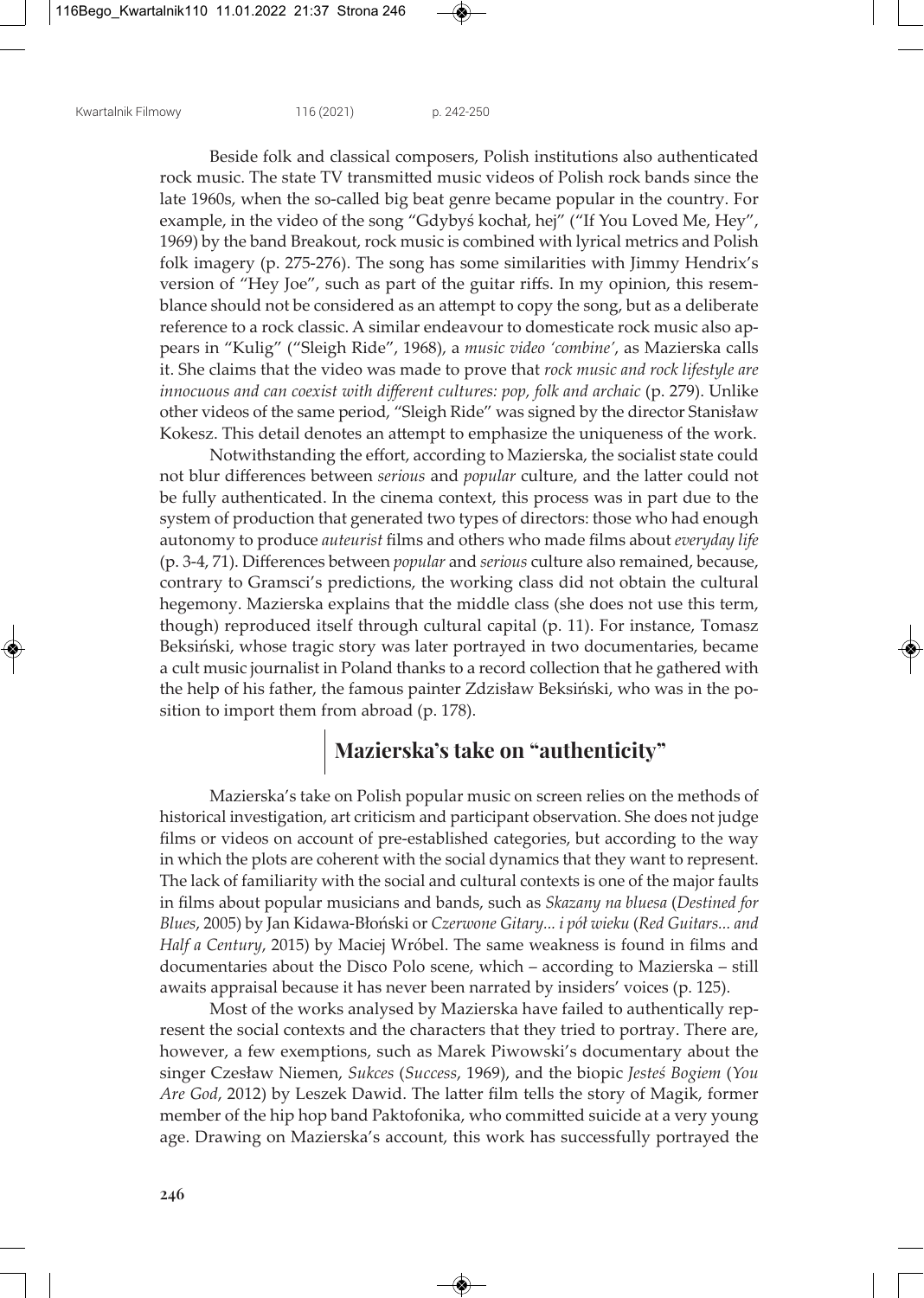crew's history, not so much due to the conventional "authentication" techniques used by the director, but because he has grasped the way in which music moulded the world of the protagonists. As Mazierska put it, *Dawid put faith in music as a narrative tool, as opposed to seeing it only as an embellishment or an addition to the narrative* (p. 176).

Mazierska's research offers important insights into the way in which popular culture is produced and disseminated. This information is usually contained in the beginning of each section of the book in order to explain the interaction between the cultural industry and the social and political environment that characterized Poland in different historical periods. The potential of this research path becomes visible when Mazierska describes the activities of the Chairman of the Television and Radio Committee Maciej Szczepański and the TV producer and film director Janusz Rzeszewski (p. 91-92). The stories of Szczepański and Rzeszewski show that in the 1970s, the entertainment sector introduced technologies and deployed communication strategies that anticipated the political transformations of the 1980s. This part of the research lacks the support of archival material that would have probably provided deeper knowledge of the political and social dynamics that characterized the relations between the Polish government(s) and highrank agents of the cultural field.

### **Potential for further research**

The cultural industries of former Eastern Bloc countries is an underrated topic that, if appropriately studied, might contribute to changing conceptions about the relation between politics and culture before, during and after the Cold War. One of the most intriguing part of Mazierska's book is the analysis of the way in which the socialist regime positioned itself in relation to cultural trends and events that could have been potentially threatening to the status quo, such as the Jarocin Festival. Mazierska portrays the event in a different way than Piotr Łazarkiewicz in the documentary *Fala* (*The Wave*, 1986). For her, the festival was not so much the terrain of generational conflict as a venue for young people to meet and for the local authorities to put the small town on the map (p. 220); however, it served as a *safety valve* [for the state], *allowing disgruntled youth to express their grievances in the limited time and space of a 'carnival'* (p. 218). Earlier in the book, the author cites Gregory Kveberg's claim that *a belief in the need to spread culture and raise the cultural level of the audience linked conservative Soviet officials and many key figures of the underground* (p. 11). A similar dynamic also occurred in socialist Albania, where the government tried to promote cultural grassroots activism. The fields of intervention varied from the popular music scene<sup>5</sup> to remote frontier areas where the government promoted cultural movements for the defence of the border through training, games and music. 6

The collusion between institutions and 'underground' culture is a crucial aspect of Western and Eastern European popular culture both before and after the end of the Cold War. Mazierska's book shows that more research is necessary to understand how the state and/or capital de-authenticates peculiar musical trends and countercultural scenes and identities. One of the most important contribution of her work consists in drawing attention to Eastern European subcultures such as techno, punk, and hip-hop scenes. Scholars are mostly interested in regional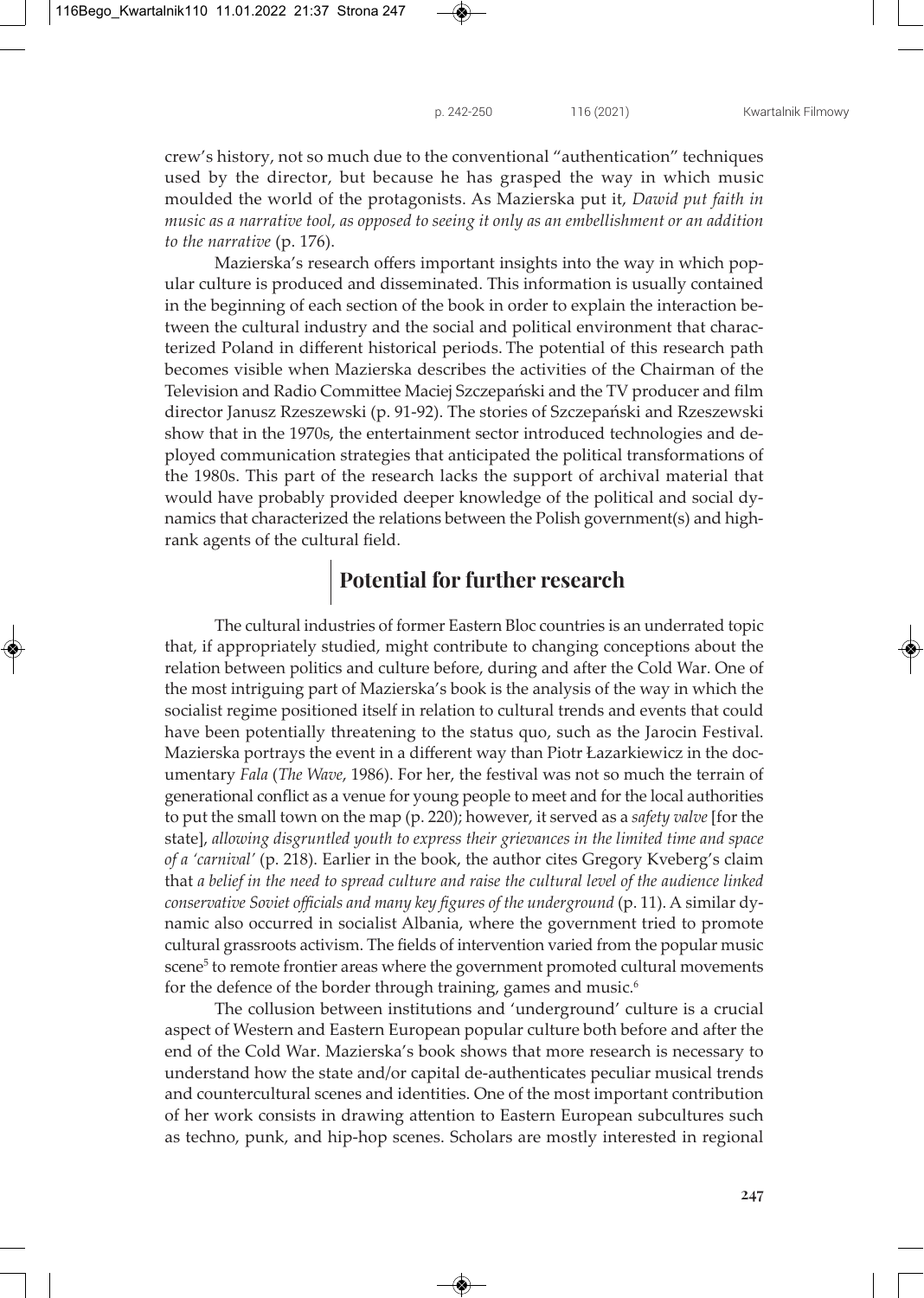subcultures when the latter reflect their stereotyped views on Eastern Europe. There are fewer publications about punk (and its various articulations), metal, hiphop, techno, and other music-centred underground scenes, than there are studies and reports about football hooliganism, far-right groups, and religious extremism.

This discrepancy is not determined by the fact that religious and political extremism has more subversive force than music or art-based subcultures. Underground circles are often persecuted and demonized by governments and the media because they contend spaces and crowds to institutionalized art. Lack of academic interest in regional underground scenes is partly explained by the long-term effects of colonial ideology, according to which Eastern Europe is an area where to look for traditions, that is the past, and not for the contemporary.

Postcolonial scholarship has inhibited research on regional underground scenes because the (cultural) colonization of the East by the West is considered a one-way irreversible process that prevents Eastern Europeans from engendering original contemporary cultural trends. The belief that Eastern Europe is a cultural milieu where the past prevails over the present is indicated by the fact that scholars have been particularly interested in the electronic-ized folk music that became popular in the 1990s, <sup>7</sup> whereas other genres that emerged in the same period have only recently started to be systematically investigated. 8

An interesting line of enquiry for further scholarship could focus more on what music represents for its fans and other art-based subcultures. In these cases, music is an intimately cultivated interest that has a profound impact on a person's social relations, networks, political opinions, affects and desires. Reading Mazierska's book, I had the impression that she tends to downplay the social and political role of music by considering it as having mostly entertainment functions. Music is not only enjoyed in leisure time, but it accompanies peoples' everyday life, as in the case of the characters appearing in Paktofonika's videos. Listening to a track on the headphones, at a gig or on TV has a significant role in attuning us with the environment and with the others.

Being part of a movement that evolves around music contributes to recovering a sense of social, political and cultural agency whose loss one may realize only after accessing these alternative forms of socialization. Moreover, since subcultural products are promoted and distributed within a limited range of social circles, participating in live shows or having access to productions that are not known or appreciated by larger crowds contributes to restoring the ritualistic function of art and to generate a more personal form of contemplation. The combined process of music and video production as well as event organization and promotion generate new spaces of social, political and economic relations. People who affiliate with subcultures usually feel to be living an 'authentic' life, because they believe that they have chosen the things they do by rejecting mainstream culture.

Further research is necessary to understand whether underground culture can be termed popular without being mainstream. *Polish Popular Music on Screen* has shown that the borders between underground and mainstream (sub)cultures are blurred by the internet, which makes any cultural product potentially available to everyone, and by the technologies that have eased and homogenized the process of music and film production. However, one of the main features that distinguishes music-based subcultures from the mainstream is the tendency of the former to con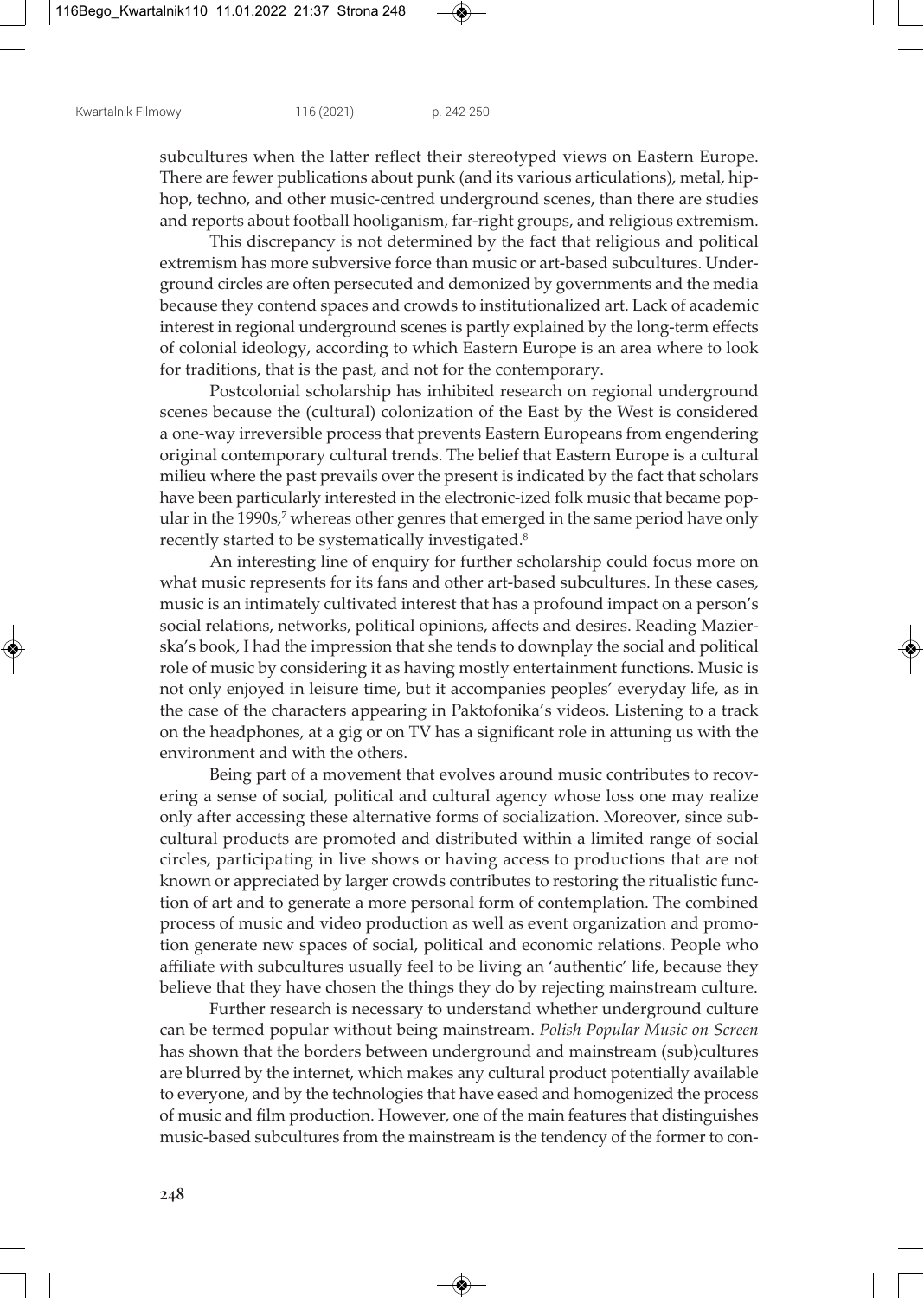ceal the scene rather than exposing it, despite the fact that productions are often made available online for free and access to live shows is cheap or free. Further research might provide a more in-depth analysis of the way in which digitalization, social media, YouTube channels and other online platforms have altered the relationship between mainstream and underground circles, as well as their impact on the attitudes and expectations of underground filmmakers and composers or producers. Finally, a comparative investigation of the institutional attitudes toward art-based subcultures might provide an interesting picture of the recent history of underground music and film scenes in different European countries, which will, in my view, reframe the inveterate opinion that Eastern Europe has been the less creative side of the continent.

Ewa Mazierska, *Polish Popular Music on Screen*, Palgrave Macmillan, Cham 2020.

- <sup>1</sup> T. W. Adorno, "On Popular Music", in: *Cultural Theory and Popular Culture: A Reader*, ed. J. Storey, The University of Georgia Press, Athens 1998, p. 205.
- <sup>2</sup> W. Benjamin, "The Work of Art in the Age of Mechanical Reproduction", trans. H. Zohn, in: *Illuminations*, ed. H. Arendt, Schocken Books, New York 1969, p. 217-251.
- <sup>3</sup> M. Heidegger, *Being and Time: A Translation of "Sein und Zeit"*, trans. J. Stambaugh, State University of New York Press, Albany 1996, p. 119.
- <sup>4</sup> See E. Schaefer, *"Bold! Daring! Shocking! True!": A History of Exploitation Films, 1919-1959*, Duke University Press, Durham 1999.
- <sup>5</sup> N. Tochka, *Audible States: Socialist Politics and Popular Music in Albania*, Oxford University Press, New York 2016, p. 99.

### **Fabio Bego**

Scholar specializing in the study of nationalism, statebuilding and the Balkans. He has studied Anthropology and International Relations in Rome before obtaining a PhD in European and International Studies at the Roma Tre University (2017). He has published several articles on the relations between Albanians and their Balkan and Italian neighbours. Curator of the Albanian Film Festival "Albania, si Gira!" held in Rome.

- <sup>6</sup> F. Bego, *La frontiera come dittatura e dissidenza: Culto e fuga tra l'Albania comunista e la Jugoslavia* – paper delivered at the conference "Frontière" (Sorbonne University, Paris 1 – June 19, 2015), unpublished.
- <sup>7</sup> See *Balkan Popular Culture and the Ottoman Ecumene: Music, Image, and Regional Political Discourse*, ed. D. A. Buchanan, The Scarecrow Press, Lanham 2007.
- <sup>8</sup> See *Hip Hop at Europe's Edge: Music, Agency, and Social Change*, eds. M. Miszczynski, A. N. Helbig, Indiana University Press, Bloomington 2017.